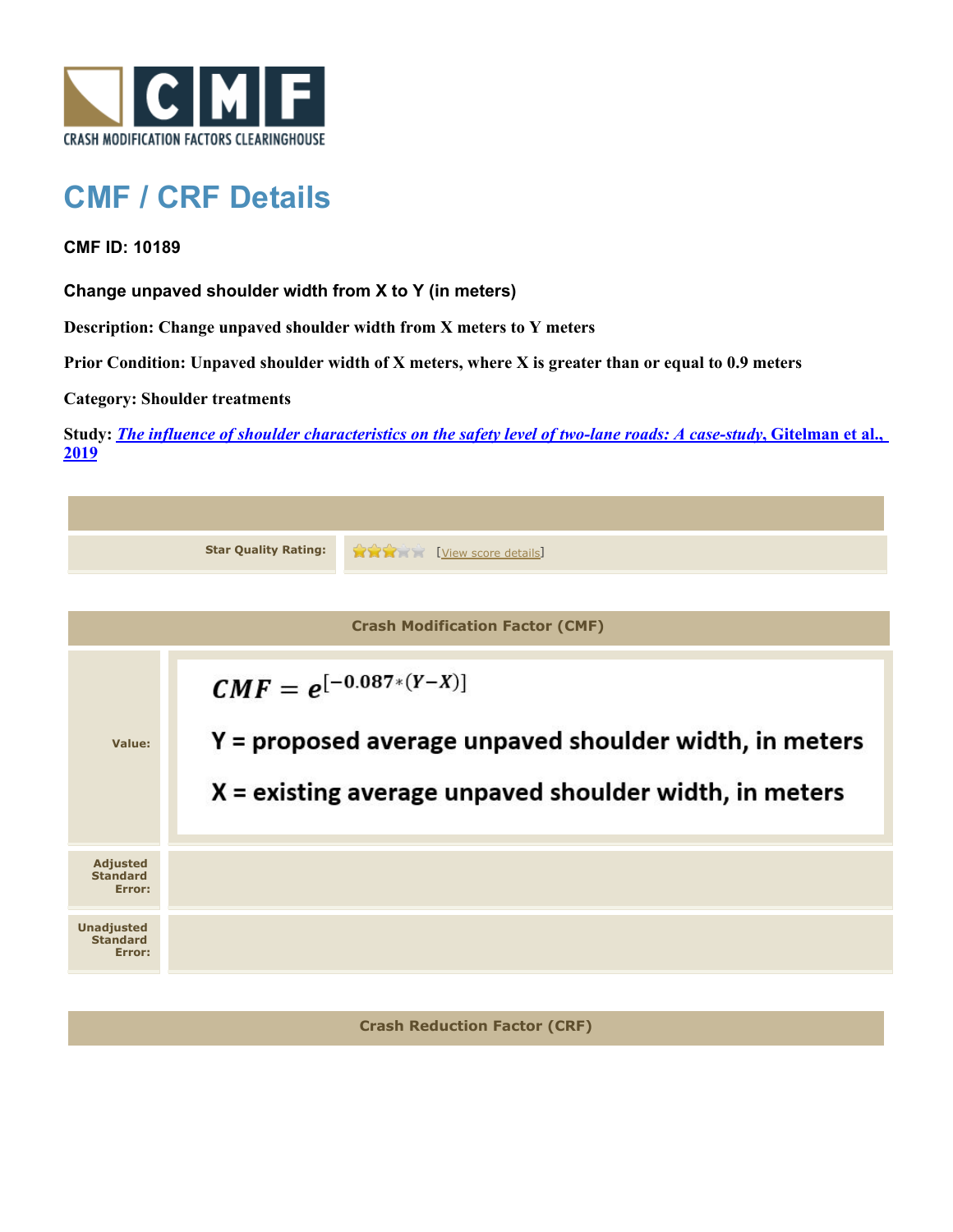

| <b>Applicability</b>                    |                                                                      |  |  |
|-----------------------------------------|----------------------------------------------------------------------|--|--|
| <b>Crash Type:</b>                      | Single vehicle                                                       |  |  |
| <b>Crash Severity:</b>                  | K (fatal), A (serious injury), B (minor injury), C (possible injury) |  |  |
| <b>Roadway Types:</b>                   | Not specified                                                        |  |  |
| <b>Number of Lanes:</b>                 | $\overline{2}$                                                       |  |  |
| <b>Road Division Type:</b>              | Undivided                                                            |  |  |
| <b>Speed Limit:</b>                     |                                                                      |  |  |
| Area Type:                              | Rural                                                                |  |  |
| <b>Traffic Volume:</b>                  |                                                                      |  |  |
| <b>Time of Day:</b>                     | All                                                                  |  |  |
| If countermeasure is intersection-based |                                                                      |  |  |
| <b>Intersection Type:</b>               |                                                                      |  |  |
| <b>Intersection Geometry:</b>           |                                                                      |  |  |
| <b>Traffic Control:</b>                 |                                                                      |  |  |
| <b>Major Road Traffic Volume:</b>       |                                                                      |  |  |
| <b>Minor Road Traffic Volume:</b>       |                                                                      |  |  |

| <b>Development Details</b>      |              |  |  |
|---------------------------------|--------------|--|--|
| <b>Date Range of Data Used:</b> | 2008 to 2010 |  |  |
| <b>Municipality:</b>            |              |  |  |